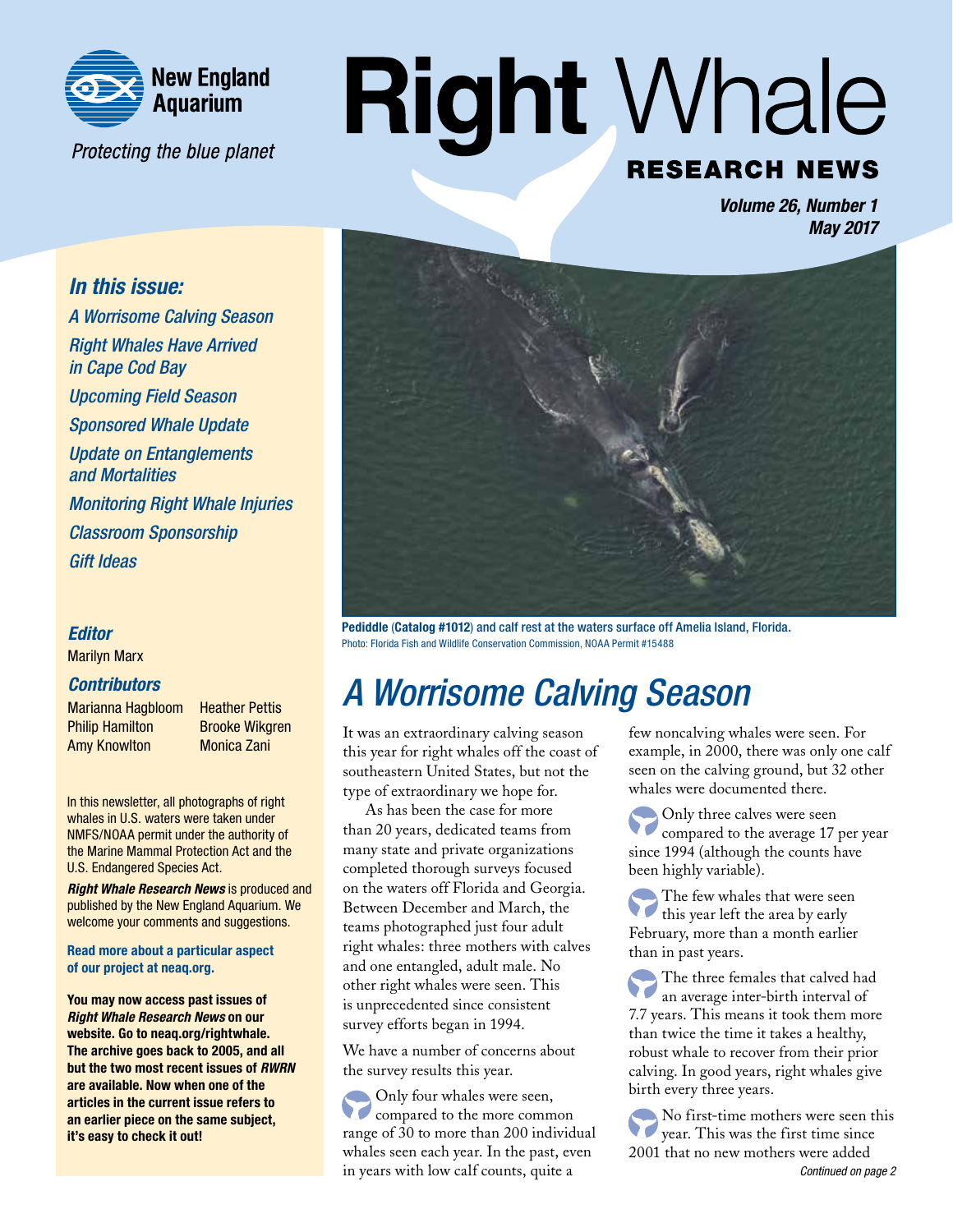### *Calving Season*

#### *Continued from page 1*

to the breeding pool. During the past 25 years, an average of five mothers per year gave birth for the first time.

These five concerns paint a clear picture that all is not well for this population of right whales. These dramatic changes come on the heels of right whales shifting away from several of their historically important feeding [grounds off New England \(see](http://www.andersoncabotcenterforoceanlife.org/about-us/current-work/right-whale-research/right-whale-research-newsletters/) *Right Whales on the Move* in *RWRN December 2014*) and make us wonder if these whales are finding enough food.

On a brighter note, at least three whales were fit enough to calve and three calves are better than none.

One of the mothers has quite a long history. **Pediddle** (**Catalog #1012**) was first seen in 1978, and this year's calf is her eighth since that first sighting. She was named for a round scar on the left side of her head that looks like a single headlight (pediddle is slang for a car with only one functioning headlight). The other two mothers are **Catalog #1711**, born in 1987 (two previous calves), and **Tripelago** (**Catalog #2614**), born in 1996 (three previous calves).

The only noncalving adult seen on the calving ground was the entangled male **Ruffian** (**Catalog #3530**). This poor whale already bore extensive scarring from a previous, severe entanglement that occurred between December 2007 and January 2008. We called him **Ruffian** because of his roughed-up appearance from those entanglement scars. At some point between August 2016 and Jan. 5, 2017, he became entangled again, this time in more than 450 feet of rope with a large,

conical meshed fishing pot attached at one end—a trap similar to ones used to catch snow crabs in Canadian waters. A disentanglement team from the Georgia Department of Natural Resources and Florida Fish and Wildlife Commission was able to respond, cut all the lines, and retrieve the gear, giving **Ruffian** another chance at survival *(see photos, pages 6-7)*.

**Ruffian** successfully made the trek north to Cape Cod Bay off Massachusetts after his disentanglement. Two of the three mother-calf pairs have also been sighted in the bay! **Pediddle** and **Tripelago** and their calves were seen April 3. The moms were feeding—not surprisingly given they had spent the past few months fasting while on the calving ground. We are hoping that **Catalog #1711** and her calf make a safe return to the north as well. Perhaps another calf or two will be discovered this spring or summer. We'll have an update in our next newsletter!

*—Philip Hamilton*

Tripelago (Catalog #2614) and calf near Fernandina Beach, Florida. Tripelago's calf is one of only three born this year. Photo: Georgia Department of Natural Resources, NOAA Permit #15488-02.

Inset: The first calf of the 2016-2017 right whale calving season was spotted on New Year's Day with its mom, Catalog #1711, in the waters off Georgia. Photo: Sea to Shore Alliance, NOAA Permit #15488-02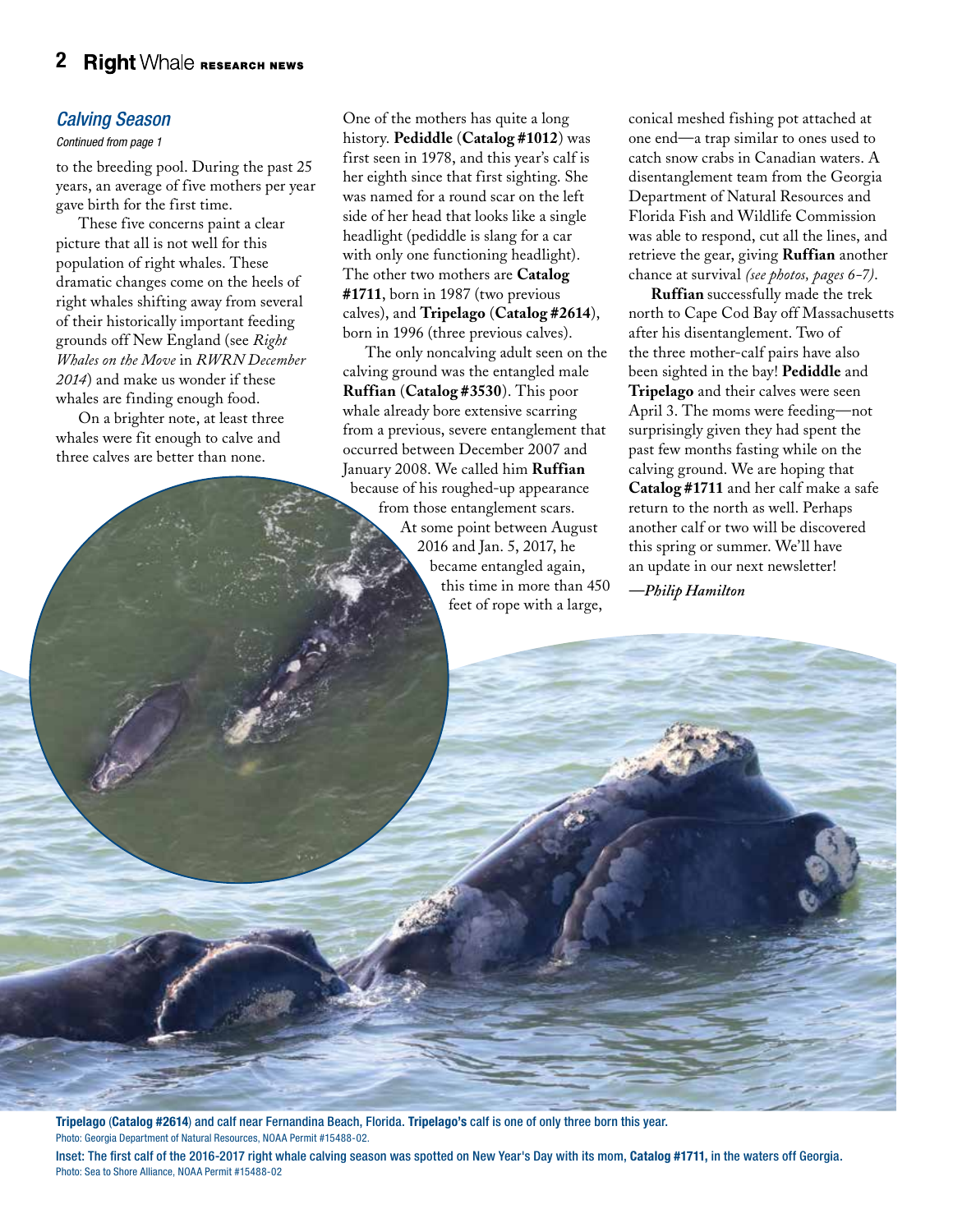## *Right Whales Have Arrived in Cape Cod Bay!*

Our colleagues at the Center for Coastal Studies have been seeing a number of right whales during their aerial surveys, which began in January, and the sightings are beginning to creep up with the advent of spring. We recently have had the opportunity to join our colleagues fro[m Woods Hole Oceanographic](http://www.whoi.edu)  Institution and th[e Southwest Fisheries Science Center](https://swfsc.noaa.gov)  for their second year of fieldwork to collect health assessment images and respiratory blow samples using a UAS (unmanned aerial system, aka a drone) (see *[Unmanned Aerial Systems…](http://www.andersoncabotcenterforoceanlife.org/about-us/current-work/right-whale-research/right-whale-research-newsletters/)* in *RWRN May 2016* and *[http://www.whoi.edu/oceanus/feature/whales-and](http://www.whoi.edu/oceanus/feature/whales-and-drones)drones)*. Despite this March's cold, raw, damp weather, the efforts have been very successful with two dozen individual right whales photographed with a subset of those sampled for blow.

In April, we shift gears and join our colleagues from the Northeast Fisheries Science Center in Cape Cod Bay to collect skin samples of right whales not yet biopsied to further the genetic studies of this population (see *[How to Identify…](http://www.andersoncabotcenterforoceanlife.org/about-us/current-work/right-whale-research/right-whale-research-newsletters/)*in *RWRN May 2016*). Although the season is still early, we feel that the whales seen so far are looking better than they did last year (with blacker skin and not as many lesions) so we remain cautiously optimistic that maybe right whales will have a better year after a bleak calving season (See *A Worrisome Calving Season*).

*—Amy Knowlton*

A remotely operated, six-rotor hexacopter hovers over Catalog #2760 to collect samples of his "blow"— a whale's visible exhalation. The blow samples will be analyzed to determine what kinds of bacteria, viruses, and fungi make up the blow "microbiome."

Photo: Amy Knowlton (Woods Hole Oceanographic Institution), NOAA Permit #17355

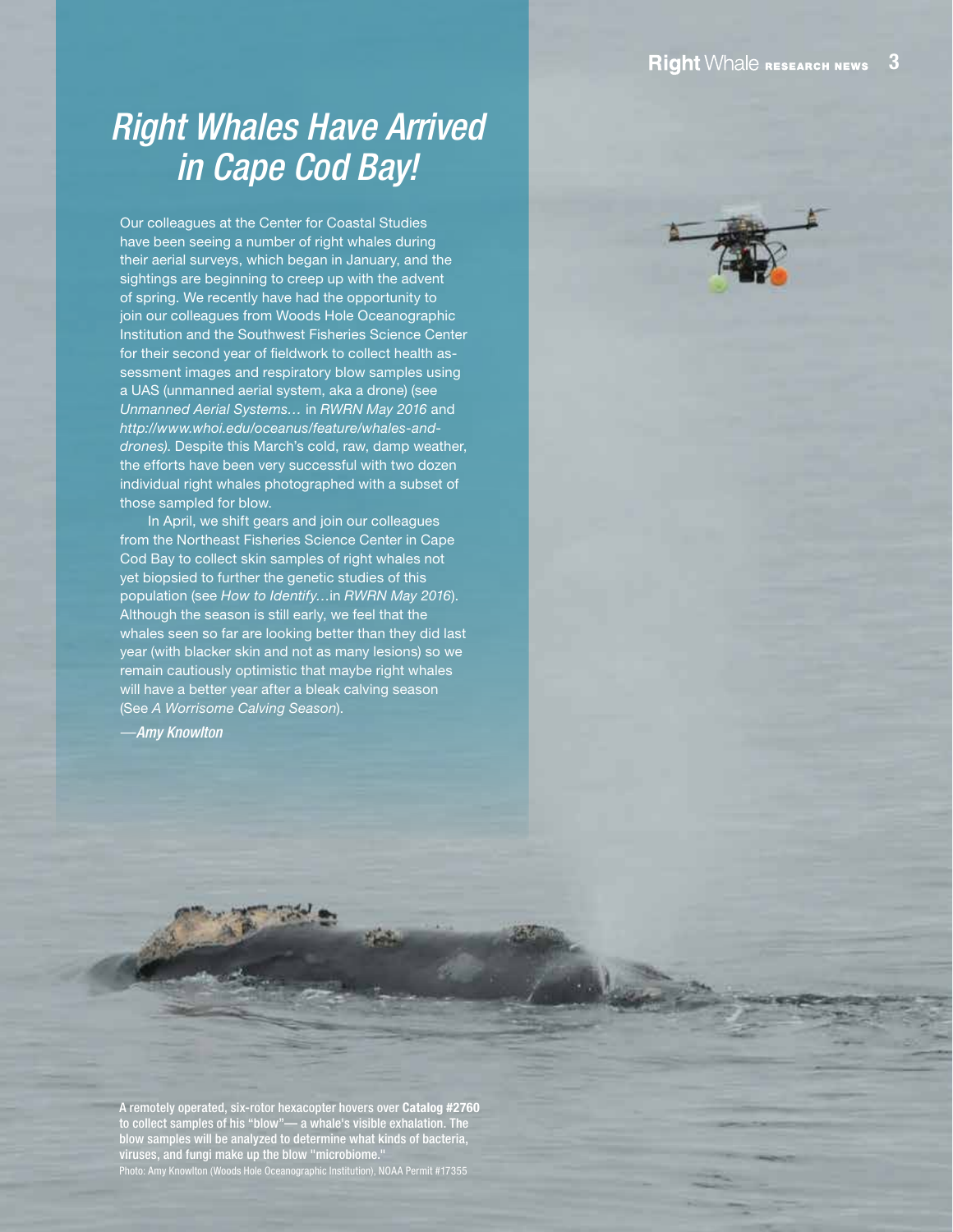#### **Right Whale RESEARCH NEWS** 4

### *Upcoming Field Season*

As winter turns to spring, the Right Whale Team's thoughts turn to fieldwork. After a long winter in the office, we are eager to get back into the field and out on the water. However, before that can happen, we have a lot of preparation and planning ahead. We have to submit permit applications, update boat registrations, check safety equipment, get cameras and field computers ready, and schedule field station maintenance.

Similar to the past couple of years, we will be running two simultaneous field projects one team will work in the Bay of Fundy, and the other will do surveys in the Gulf of St. Lawrence with our Canadian collaborators. As the preseason logistics come together, we begin to have many questions: Will the Bay of Fundy be busy and productive with right whales like last year or will it be mostly devoid of them like in 2013? Will the whales look healthy or will their body condition be poor? Will we have entangled whales?

We hope to answer those questions when we begin fieldwork, perhaps as early as the end of June. Check out our blo[g \(www.tinyurl.com/RIWHblog\)](http://www.andersoncabotcenterforoceanlife.org/category/right-whale-research/)  for our updates from the field!

*— Monica Zani* 

*From fall 2011 through 2015, the New England Aquarium conducted aerial surveys south of Martha's Vineyard and Nantucket, both off the south coast of Massachusetts, for the [Massachusetts Clean Energy Center \(MassCEC\)](http://www.masscec.com)  to guide siting of offshore wind turbines. The surveys collected data on the presence of marine mammals and sea turtles within the area. In December 2016, MassCEC decided to support an additional year of surveys in this area. So in January, we welcomed an entirely new aerial team to the Anderson Cabot Center for Ocean Life. Chief Scientist Dr. Ester Quintana leads the team of highly trained professional observers. Ester has extensive marine mammal aerial survey experience and has coordinated, designed, and conducted surveys in Florida, Guatemala, Belize, and Honduras. Dr. Quintana is joined by Paul Nagelkirk and Angela Bostwick, both of whom bring a wealth of survey experience and observer skills to the team.*

For previous articles about the MassCEC project, see *[RWRN December 2011, December 2012,](http://www.andersoncabotcenterforoceanlife.org/about-us/current-work/right-whale-research/right-whale-research-newsletters/)*  and *May 2013.*

# *Sponsored Whale Update*

Gemini (Catalog #1150) has had a few sightings this year in Cape Cod Bay, an important winter and spring feeding area for right whales. The Center for Coastal Studies (CCS) observed him in the area on Feb. 14 and 28, and subsurface feeding on April 3 and 9.

Manta (Catalog #1507) has also been seen in Cape Cod Bay this year by CCS. On March 6, he was seen skimfeeding with Catalog #3823, a female who was disentangled last September. We also recently confirmed three 2016 Cape Cod Bay sightings of Manta (April 6, 21, and 25); he was seen feeding on all three days.

Aphrodite (Catalog #1701) has returned to Cape Cod Bay as well! CCS observed her subsurface feeding with Catalog #2910 on Feb. 28 and alone March 18. A few days later, on March 21, both CCS and Woods Hole Oceanographic Institution saw her among a scattered group of right whales.

Calvin (Catalog #2223) is another Cape Cod visitor this year. CCS saw her feeding with Catalog #3192 on April 9. In addition, we recently confirmed an April 6, 2016, sighting of Calvin subsurface feeding with Ruffian (Catalog #3530).



Sponsored whale sightings March 2016 through April 2017. Map: Brooke Wikgren/Anderson Cabot Center for Ocean LIfe, NEAq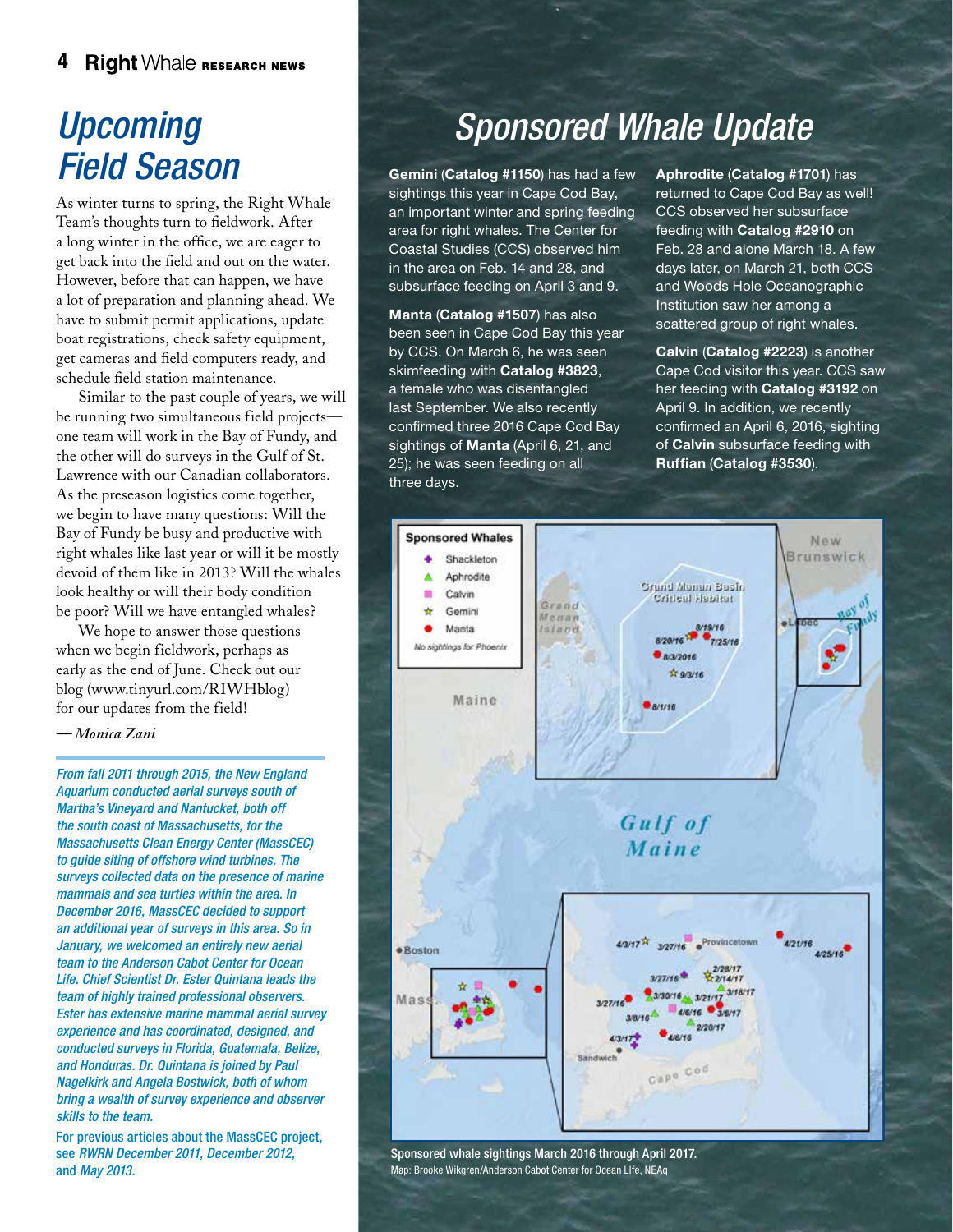Shackleton (Catalog #2440) was photographed in Cape Cod Bay on April 3 by both CCS and Northeast [Fisheries Science Center.](https://www.nefsc.noaa.gov) He was subsurface feeding.

Unfortunately, we don't have any new sightings to report of Phoenix (Catalog #1705), but since we are constantly processing data, we will include any newly discovered sightings in our next issue! Thank you so much for sponsoring a right whale and supporting our work!

*— Marianna Hagbloom*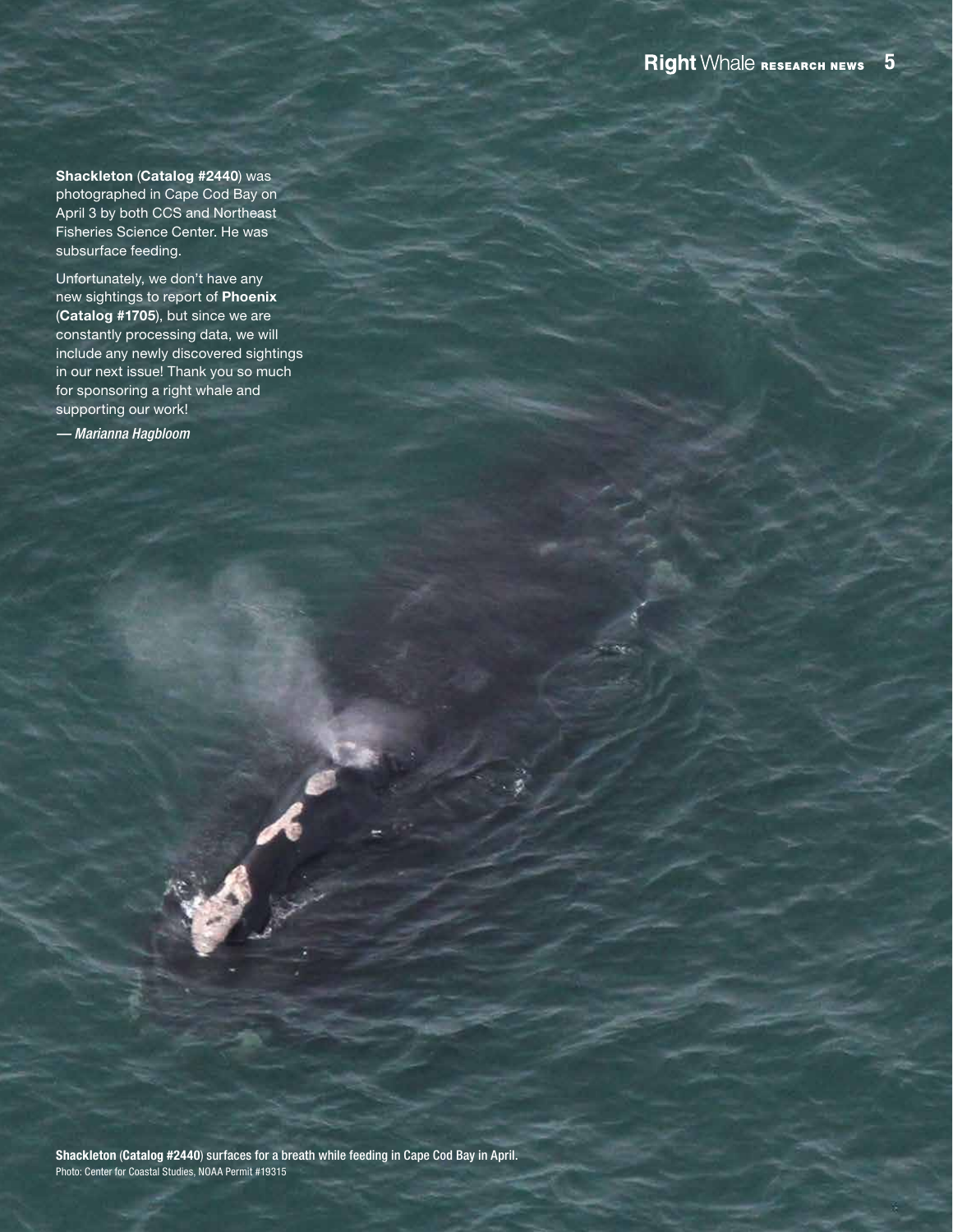# *Update on Entanglements and Mortalities*

In each newsletter, we report on new entanglements and mortalities that the population has suffered in the preceding six months and update the ongoing entanglement cases.

 The following is a brief summary of all these known (documented) events. This information should be viewed with caution. In recent years, we have seen shifts in right whale distribution in some areas. How these shifts affect our detection of dead and/or entangled whales is unknown, but it is likely these factors could lead to an underrepresentation of mortality and entanglement events. For example, there has been no documented mortality in the previous six months. While this is welcome news, we must remember that our previous issue of this newsletter reported three dead whales (two from entanglement) and four new entanglement cases of living whales, whose fates remain unknown.

### *New Entanglements (Since fall 2016):*

**Fuse** (**Catalog #3405**, 13-year-old female): In July 2016, **Fuse**, a mother of the year, was seen in the Gulf of St. Lawrence with her calf. In August, the pair was spotted in the waters of the Bay of Fundy. However, by early December, **Fuse** was documented off the coast of New York entangled in fishing gear. **Fuse** was no longer with her calf at the December sighting, but calves typically wean around 10 to 12 months, so, hopefully, the calf is safely on its own.

**Ruffian** (**Catalog #3530**, 13-year-old male): see *A Worrisome Calving Season*

### *Updates on Previously Known Entangled Whales:*

**Catalog #3821** (9-year-old, unknown sex): In 2012, **#3821** was first spotted entangled in fishing gear in Cape Cod Bay. T[he Center for Coastal Studies](http://coastalstudies.org/programs/) 

(CCS) Disentanglement Team made a few strategic cuts in the gear, which the team hoped would allow the gear to be shed over time. However, sightings over the next two years indicated that the whale was still entangled. In February 2017, **#3821** was again sighted, but because of the angle of the images it's difficult to determine if the whale is free of gear.

**Catalog #3823** (9-year-old female): In September 2016, **#3823** was discovered off Massachusetts entangled with a rostrum wrap and a large amount of trailing gear with buoys. A CCS team made a disentanglement attempt, but was uncertain if it was successful. In March 2017, **#3823** was sighted by CCS and confirmed to be completely free of gear.

### *Previously Entangled Whales with No Current Update:*

Entanglements are documented each and every year, and not all cases can be



Ruffian (Catalog #3530) was entangled in fishing gear in January. The white scars on his head and back are from a previous entanglement. Photo: Georgia Department of Natural Resources and Florida Fish and Wildlife Commission, NOAA Permit #18786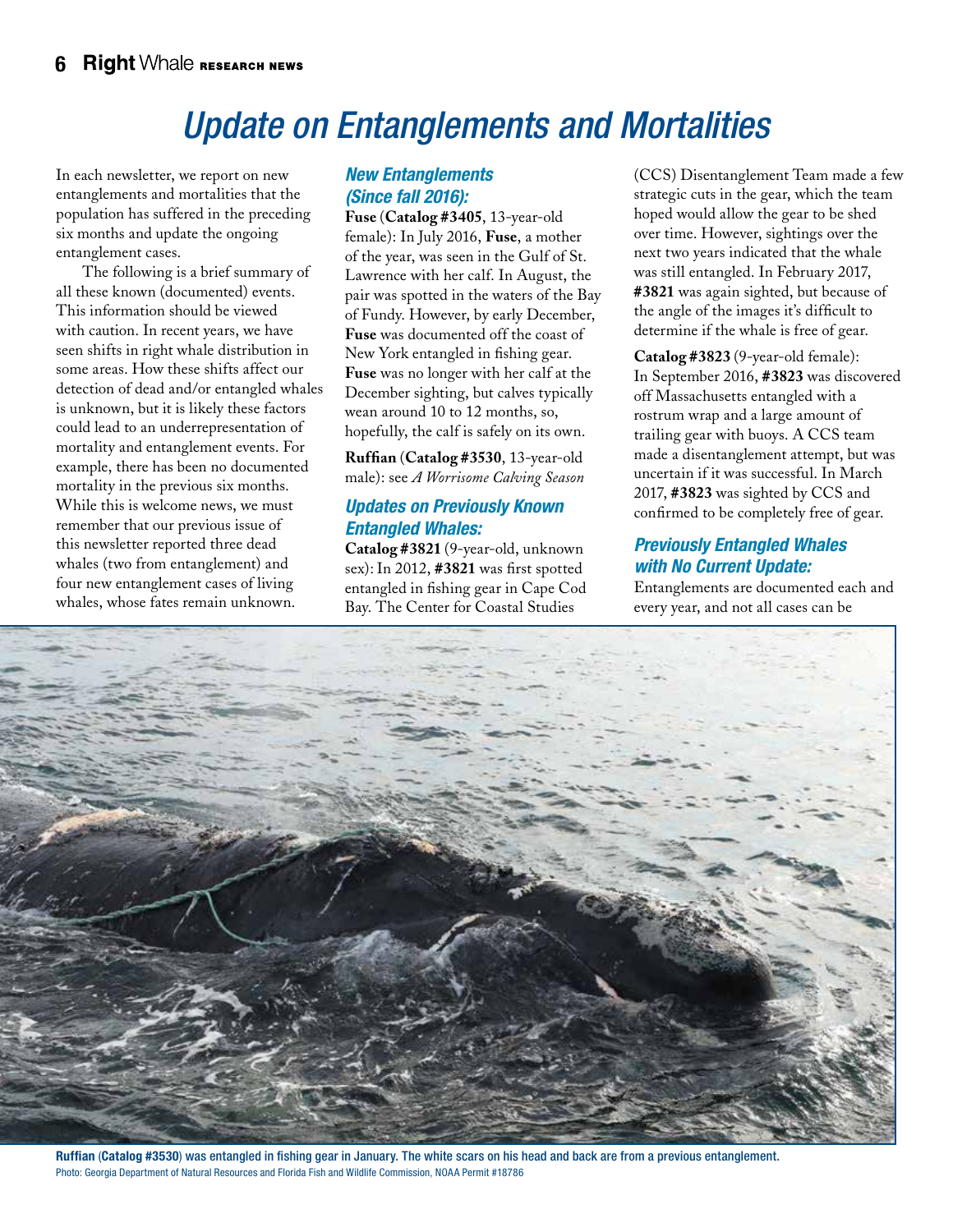

resolved through disentanglement. Often we don't have any updates on previous cases because the whale has not been sighted again. To our knowledge, these entanglements likely still persist or, in some cases, the whale may have died and never been documented. Currently, there are 10 such entanglement cases from only the past five years. If these whales are not sighted for six years, we presume they are dead. In 2016, a reproductive female named **Trilogy** (**Catalog #1503**) was

*In an effort to find solutions to the serious issue of entanglement, we are exploring two important avenues of research. The first is "whale release" ropes, i.e., ropes of a reduced breaking strength of 1,700 pounds. The second is ropeless fishing technology, which would keep rope out of the water column altogether. These gear modifications, if implemented broadly, may be the most effective approach to reducing the frequency and severity of whale entanglements while still enabling fishermen to fish effectively.* 

Some of the heavy fishing gear removed from Ruffian during his disentanglement. He was also carrying 450 feet of rope. Photo: Georgia Department of Natural Resources and Florida Fish and Wildlife Commission, NOAA Permit #18786

added to the presumed dead list. In 2010, she was seen with rope tightly bound around the top of her head and she was in poor condition. She was never seen again.

*— Monica Zani*

# *Monitoring Right Whale Injuries*

Injured whales, particularly those with severe entanglement wounds that are not observed carrying gear, are often overlooked when reviewing population status and anthropogenic (human-caused) impacts on the population. With generous support from the [Volgenau Foundation,](http://www.volgenaufoundation.org)  right whale survey teams, and the North [Atlantic Right Whale Consortium,](https://www.narwc.org)  we developed and implemented a standardized protocol for reporting, assessing, and monitoring the impact of serious injuries on right whale health starting in 2013. Reporting is based on the injured whale reports produced in June and December of each year (See *[Monitoring… Injuries](http://www.andersoncabotcenterforoceanlife.org/about-us/current-work/right-whale-research/right-whale-research-newsletters/)* in *RWRN December 2015*). As of December 2016, there are 63 whales from 2010 to 2016 being monitored on the Serious Injury/Human Impact Monitoring list (see table right), up from 59 in December 2015.

As has been the case since we started monitoring injured right whales, entanglements significantly outnumber

vessel strikes as a source of serious injury for this population. Clearly, there is still much work to be done to mitigate these kinds of interactions. By monitoring impacts of injury on right whale health, we are able to support efforts to develop clearer, comprehensive, and long-term approaches to evaluating human impacts on the population.

Such an approach is essential to effective and successful management efforts for this population, particularly in light of recent shifts in distribution and habitat use (See *[Right Whales on the](http://www.andersoncabotcenterforoceanlife.org/about-us/current-work/right-whale-research/right-whale-research-newsletters/)  Move* in *RWRN December 2014*).

*— Heather Pettis*

|                                          |          | <b>Entanglement</b><br><b>Gear Present No Gear Present</b> | <b>Vessel Strike</b> | <b>Other</b> | <b>Total</b> |
|------------------------------------------|----------|------------------------------------------------------------|----------------------|--------------|--------------|
| <b>Decline in Condition</b>              | 10       | 14                                                         | $\overline{2}$       |              | 27           |
| <b>Inconclusive</b>                      | 11       | 11                                                         | 5                    | $\mathbf{0}$ | 27           |
| <b>No Decline</b><br><i>in Condition</i> | $\bf{0}$ | 4                                                          | 1                    | $\mathbf{0}$ | 5            |
| <b>Extended Monitor</b>                  | 1        | $\overline{2}$                                             | 1                    | $\bf{0}$     | 4            |
| <b>Total</b>                             | 22       | 31                                                         | 9                    |              | 63           |

Impact of anthropogenic injury on health by injury type for North Atlantic right whales on the active injury monitoring list.